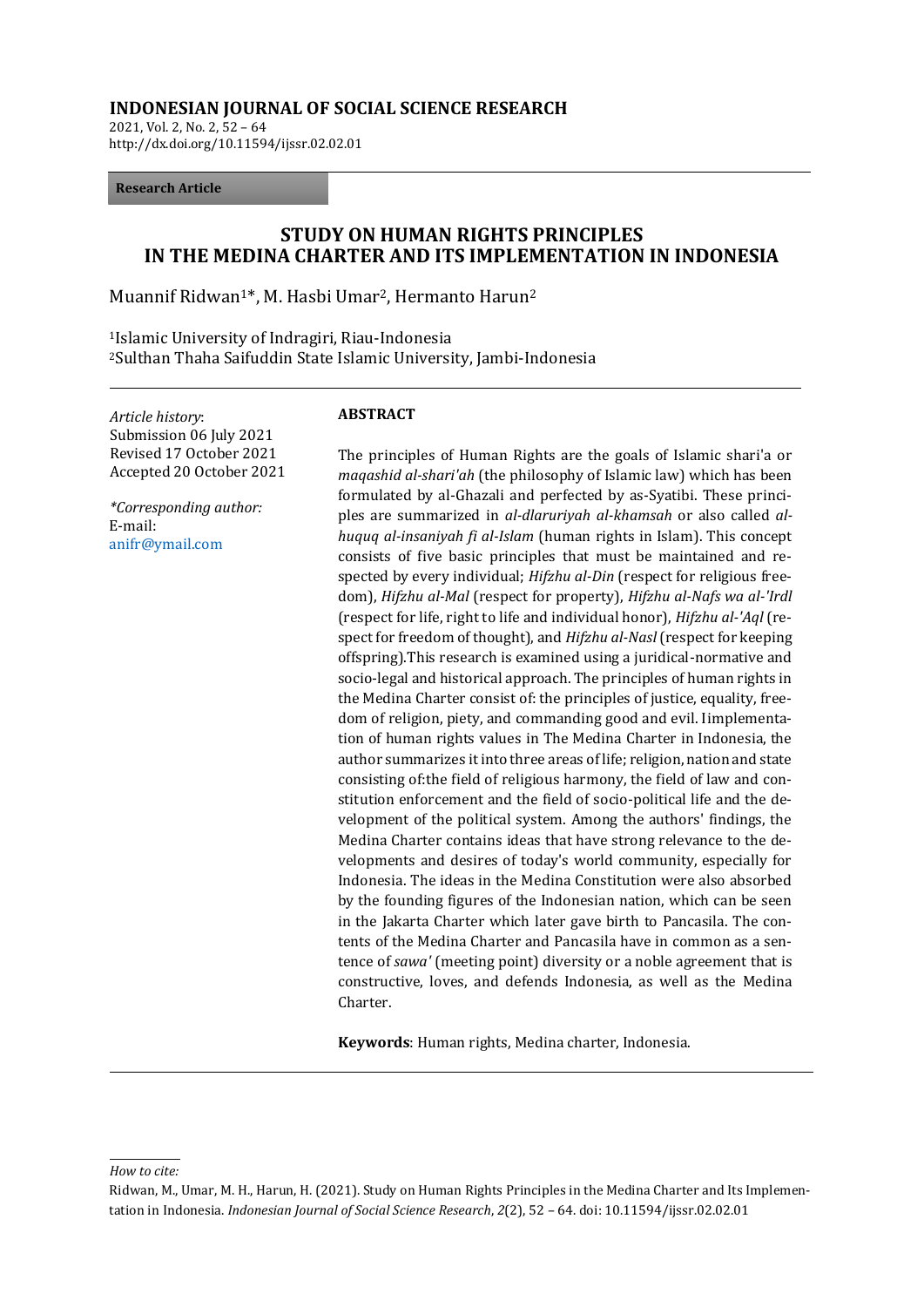### **Introduction**

Human Rights (HAM) has been the center of attention of the international community since the 17th century AD and until now. Human rights are still a hot issue and much discussed in the national and international arena. This issue has colored contemporary Islamic intellectual discourse. Various discussions and seminars were held to discuss and discourse on it. Among the agenda in question is how to formulate the relationship between human rights and Islam (George Clack, 1998: 3).

Universal Declaration of Human Rights (Universal Declaration of Human Rights) by the United Nations (UN) in 1948 describes the fundamental human rights that the government agreed to protect. Among them are aimed at abolishing slavery, arbitrary detention, freedom of expression, and to the social and cultural aspects. In its preamble it states: "Recognition of the full natural dignity of human beings and the equal and inalienable rights of all family members. Humanity is the basis of freedom and justice in the world (Dalizar Putra, 1995: 32).

With the UN declaration, many Muslim intellectuals then reviewed the theological foundations of the values of human rights and justice which they considered already existed in the Islamic world, so that there were a lot of theological studies of human rights and justice from the perspective of the Qur'an and hadith. The declaration of the Medina Charter by the Prophet Muhammad SAW. enough to be strong evidence of these human rights values by guaranteeing the life rights of non-Muslims at that time. The Qur'an itself has laid the foundations of human rights as well as truth and justice, long before the thought of these things emerged in the world community. This can be seen in the provisions contained in the Qur'an, the maintenance of life and the provision of means of life, for example in the *surah al-Maidah* verse 32;

مِنْ أَجْلِ ذَٰلِكَ كَتَبْنَا عَلَيٍٰ بَنِي إِسْرَ ائِيلَ أَنَّهُ مَنْ قَتَلَ نَفْسًا بِغَيْرٍ نَفْسٍ أَوْ َ َ ِ َٰ َ فَسَادٍ فِي الْأَرْضِ فَكَأَنَّمَا قَتَلَ النَّاسَ جَمِيعًا وَمَنْ أَحْيَاهَا فَكَأَنَّمَا أَجْيَا َ َ َ َ ِ النَّاسَ جَمِيعًا ۚ وَلَقَدْ جَاءَتْهُمْ رُسُلُنَا بِالْبَيِّنَاتِ ثُمَّ إِنَّ كَثِيرًا مِنْهُمْ بَعْدَ ذَٰلِكَ اُ ا<br>ا ِ ِ ْ فِي الْأَرْضِ لَمُسْرِفُونَ.

Meaning: Therefore We set (a law) for the Children of Israel, that: Whoever kills a human being, not because that person (kills) another person, or not because of causing mischief on earth, it is as if He had killed all mankind and Whoever preserves the life of a human, it is as if He has preserved the life of all mankind. And indeed Our Messengers have come to them with clear statements, then many of them after that really transgressed in doing mischief on earth.

While human rights in the books of authentic hadith, hasan and musnad-musnad, not only one form, including that of the Prophet SAW. said in the *khutbah hajj wada*': ....

### أَيُّهَا النَّاسُ، إِنَّ دِمَاءَكُمْ وَأَمْوَالَكُمْ عَلَيْكُمْ حَرَامٌ إِلَى أَنْ تَلْقَوْا رَبَّكُمْ َ ْ َ ِ َ ِ كَحُرْمَةِ يَوْمِكُمْ هذَا، وَكَحُرْمَةِ شَهْرِكُمْ هذَا.

Meaning: "My brethren! Verily, your blood and your property are sacred to you, until your time comes before Allah like this holy day and month" (Sahih Al-Bukhari, No. 105 and Sahih Muslim, No. 1218).

Actually what the Prophet Muhammad saw. convey about the teachings of Islam that have covered all aspects of human life, from waking up until he wakes up from sleep. However, in some cases or problems, the information provided is still very universal. Precisely here, the Prophet. invites his people to use their minds so that they can compete in the face of change and development of the times.

So after the Prophet Muhammad saw. and the Muslims of Mecca emigrated to the city of Medina, the Prophet made an understanding or written agreement with the Muslims of Medina from the Muhajirin and Ansar with the Jews of Medina and their allies which became known as *Shahifah al-Madinah* or better known as the Medina Charter (*Mitsaq al-Madinah*) and The Constitution of Medina (The Constitution of Medina) which one of the contents of the agreement is concerned with the issue of equality in rights and obligations among the tribes in social, political and state life.

The Medina Charter is the first written constitution in the world which has laid the foundations for Human Rights based on Islamic Shari'ah. At the beginning of the preamble to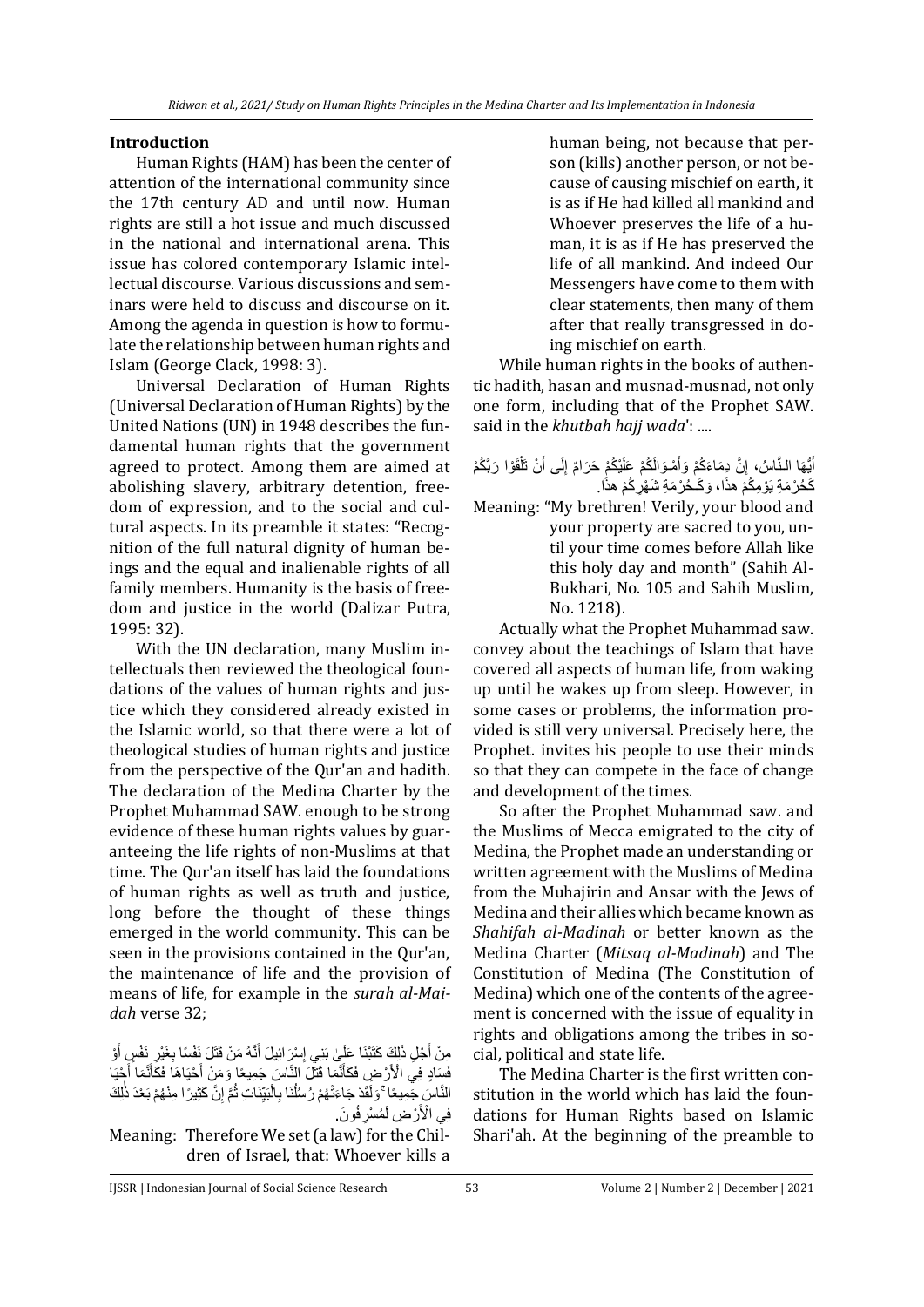the Medina Charter, it was stated that all humans are one people, born from the same source, so there is no difference between one person and another in everything. But in Islam there is one thing that makes a person considered higher in rank in the eyes of Allah, namely the level of faith, so it is not seen from skin color, ethnicity, race, country and gender, but a person's level of faith that distinguishes him from others (Zainal Abidin Ahmad, 2014).

The principles of human rights are the goals of Islamic *shari'a* or *maqashid al-shari'a* (the philosophy of Islamic law) which has been formulated by Imam Al-Ghazali and perfected by Abu Ishaq As-Syatibi. These principles are summarized in *al-dlaruriyah al-khamsah* (five basic principles) or also called *al-huquq al-insaniyah fi al-Islam* (human rights in Islam). This concept contains five basic principles that must be maintained and respected by every individual, namely; First, *Hifzhu al-Din* (respect for religious freedom); Second, *Hifzhu al-Mal* (respect for property); Third, *Hifzhu al-Nafs wa al-'Irdl* (respect for the soul, the right to life and individual honor); Fourth, *Hifzhu al-'Aql* (respect for freedom of thought) and; Fifth, *Hifzhu al-Nasl* (respect for keeping offspring) (Al-Ghazali, 2015: 34).

The principle of human rights referred to by the Medina Charter is equality between every human individual in all aspects of social life, as well as human freedom in religion and respect between religious adherents. Political rights are marked by the existence of equal rights between every human being before the law and socio-political. As for the protection of human rights (as well as politics), the state has four obligations. *First*, the state is obliged to protect civil rights through political products and legislation. *Second*, the state is prohibited from restricting, interfering or prohibiting the freedom of its citizens to carry out their personal and political activities. *Third,* the state through the police must take action when a crime occurs. *Fourth*, the state through the courts should carry out legal processes against those who commit crimes indiscriminately (Ian Shapiro, 2006: 80).

From the explanation above, it can be concluded that Islam has given great attention to human rights. This is reflected in the leadership

of the Prophet. in fostering the Medina community to create a civil society (Qodri Azizy, 2004: 126-128). Therefore, the author's interest in the significance of this research focuses on the principles of human rights in the Medina Charter and the implementation of its values in Indonesia.

## **Method**

This research is included in the category of library research. Literature study is reviewing data by exploring, observing, examining and identifying the existing knowledge in the literature to get a conclusion of truth, both philosophical and empirical. The main problems in this research will be examined using a juridical-normative approach and a socio-legal approach as well as a historical approach (Sulistyowati Irianto and Shidarta, 2009: 177-178).

The most primary source of data as the main basis for this research is the text of the Medina Charter which the author obtained from the book by Ibn Hisham entitled *Al-Sirah al-Nabawiyyah*, from the book at least the author can see the original text of the Medina Charter (Abu Muhammad Abdul Malik Ibn Hisham, 1329 H: 94-98). The secondary sources of this research are previous scientific research which discusses the Medina Charter without neglecting the sources from the *Qur'an* and *Hadits* as well as books that discuss the history of the Prophet Muhammad. While the tertiary sources include journals, magazines, internet or laws related to the theme of this research.

## **Results and Discussion**

## *Principles of Human Rights in the Medina Charter*

The Medina Charter provides guidelines in the form of a set of ethical principles and values for the life of society and the state. The principles in question are universal in accordance with the transhistorical and eternal nature of Islam (Munawir Sjadzali, 1993: 233). The principles of human rights in the Medina Charter, in this study the author discusses them into 4 (four) principles; the principle of justice, the principle of equality, the principle of religious freedom and the principle of piety, *amar*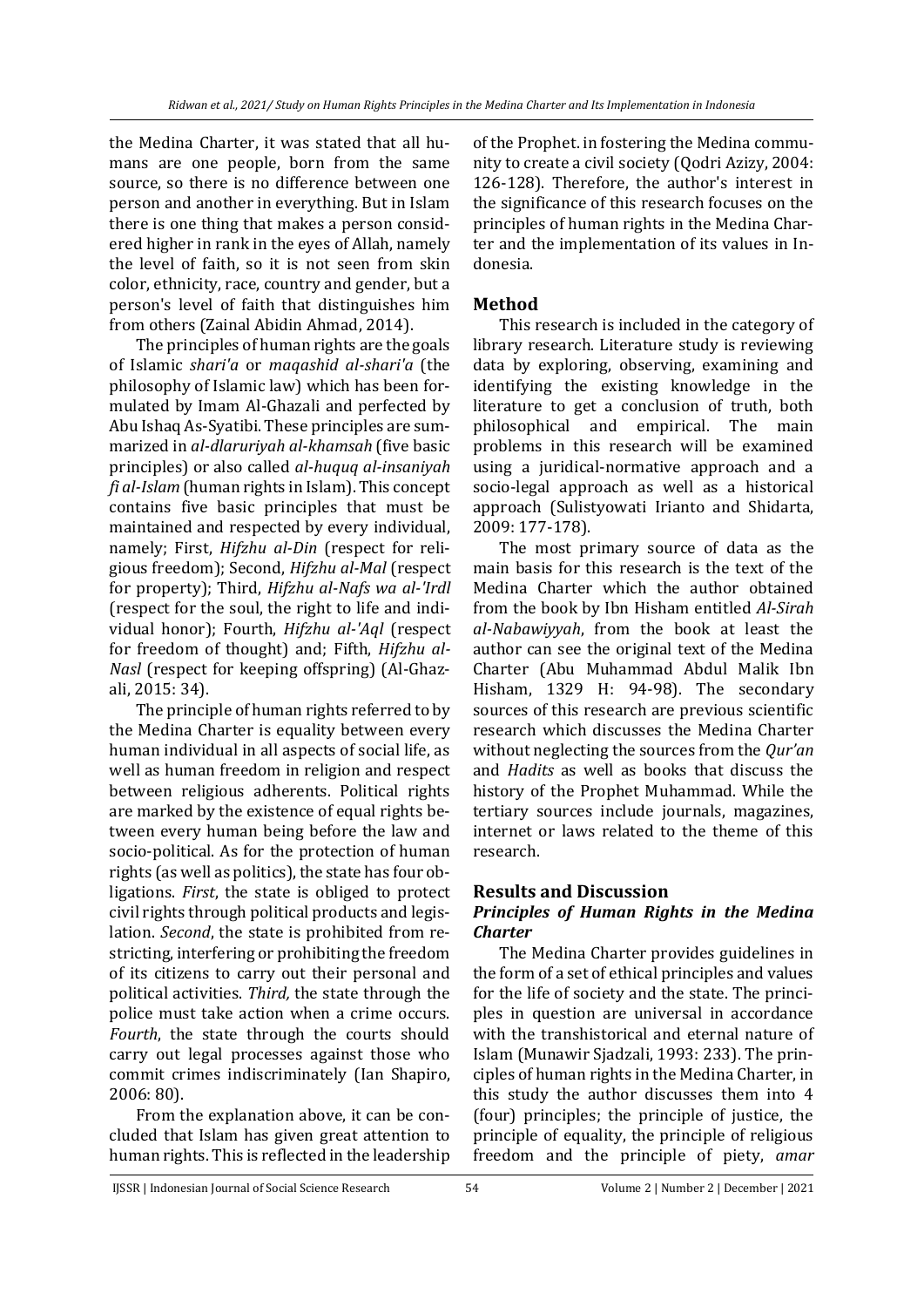*makruf* and *nahi munkar.* With these four principles-although there are several previous authors who have divided them into more than four principles-according to the author's opinion, the authors have included several other principles whose substance is related to human rights studies in the Medina Charter (Harun Nasution, 1985: 2).

## *Principle of Justice*

The principle of justice is one of the most important principles in the life of society or the state. In fact, it may even be said that there is no basic principle so coveted throughout the history of mankind as the principle of justice. The principle of justice in its various dimensions is the highest ideal of mankind which is sometimes not easy to realize.

Islam commands its adherents to do justice or enforce justice in every action taken. In *Surah An-Nisa'* verse 58:

ْم بَ ْي َن النَّا ِس َح َكْمتُ ِذَا َوإ َها ْهِل َ َٰى أ لَ ِ َمانَا ِت إ ْْلَ َؤدُّوا ا ْن تُ ْم أ ُمُركُ ْ َّن ََّّللاَ يَأ ِ إ َكا َن َسِميعًا َّن ََّّللاَ ِ ِ ِهۗ إ ْم ب َّن ََّّللاَ نِ ِعَّما يَ ِعظُكُ ِ ِلۚ إ عَدْ ْ ِال ُموا ب ْن تَ ْحكُ َ أ بَ ِصي ًرا

Meaning: Verily, Allah commands you to convey the message to those who are entitled to receive it, and (orders you) when setting the law between people so that you judge with justice. Verily, Allah has taught you the best. Verily Allah is All-Hearing, All-Seeing.

Justice is very important in the life of the nation and state. Charles E. Merriam put this justice as one of the principles in the goals of a country, namely external security, internal order, justice, public welfare and freedom.Afifa Rangkuti, Vol. VI, No. 1, 2017). It is the duty of the state administrators to create justice. The aim of the Indonesian state is to fulfill justice for all Indonesian people. This can be seen well in the Preamble to the 1945 Constitution, the state to be established is an Indonesian state that is just and aims to create social justice.

Principle justice in the Medina Charter which is expressly stated as a system of legislation in the life of the people of the Medina state. In Articles 2-10 it is stated that believers must be fair in paying diyat and redeeming captives. No party should be harmed. The essence of the

provisions of these articles is so that hostilities and grudges do not continue between the disputing parties, so that their social relations and friendship remain harmonious. This can only be realized if all parties feel there is justice. Then Article 13 demands that believers be fair in opposing perpetrators of crime, injustice and sin even against their own children. This is because a believer who allows or covers up his child or close person who commits a sinful act is a reflection of an unfair attitude.

Likewise, if the believers enter into a peace agreement, it must be on the basis of equality and justice between them (Article 17 of the Medina Charter). If someone kills an innocent believer with sufficient evidence, then he must be punished for his actions (Article 21 of the Medina Charter). Fair treatment is also given to citizens of the non-Muslim group, the Jews by receiving protection and equality as obtained by the Muslims (Article 16 of the Medina Charter).

The provisions of the Medina Charter can be understood that the principle of justice is one of the legal systems of the Medina state. All citizens, both Muslims and non-Muslims, are treated fairly by obtaining protection rights and equal rights in social and political life. That is, as fellow human beings have the same right to get justice. Justice is not the right of one group only, but the right of every person. He is also the social pillar of the Medina community which demands that every citizen be fair in solving every problem, such as paying diyat and redeeming prisoners and upholding the law fairly. According to J. Suyuthi Pulungan, opposing the perpetrators of crime is also an effort to uphold justice. Because criminals always act unfairly and arbitrarily to achieve their goals.

## *Equation Principle*

The equation (*Al-musawah*) by some scholars is understood as a logical consequence of the principles of *al-syura* and *al-'adalah*. One of the arguments of the Qur'an that is often used in this context is *Surah al-Hujurat* verse 13:

يَا أَيُّهَا النَّاسُ إِنَّا خَلَقْنَاكُمْ مِنْ ذَكَرٍ وَأُنْثَىٰ وَجَعَلْنَاكُمْ شُعُوبًا وَقَبَائِلَ ْ ا<br>ا َ لِتَعَارَ فُوا ۚ إِنَّ أَكْْرَ مَكُمْ عِنْدَ اللَّهِ أَتْقَاكُمْ ۚ إِنَّ اللَّهَ عَلِيمٌ خَبِيرٌ ۖ ِ َ ِ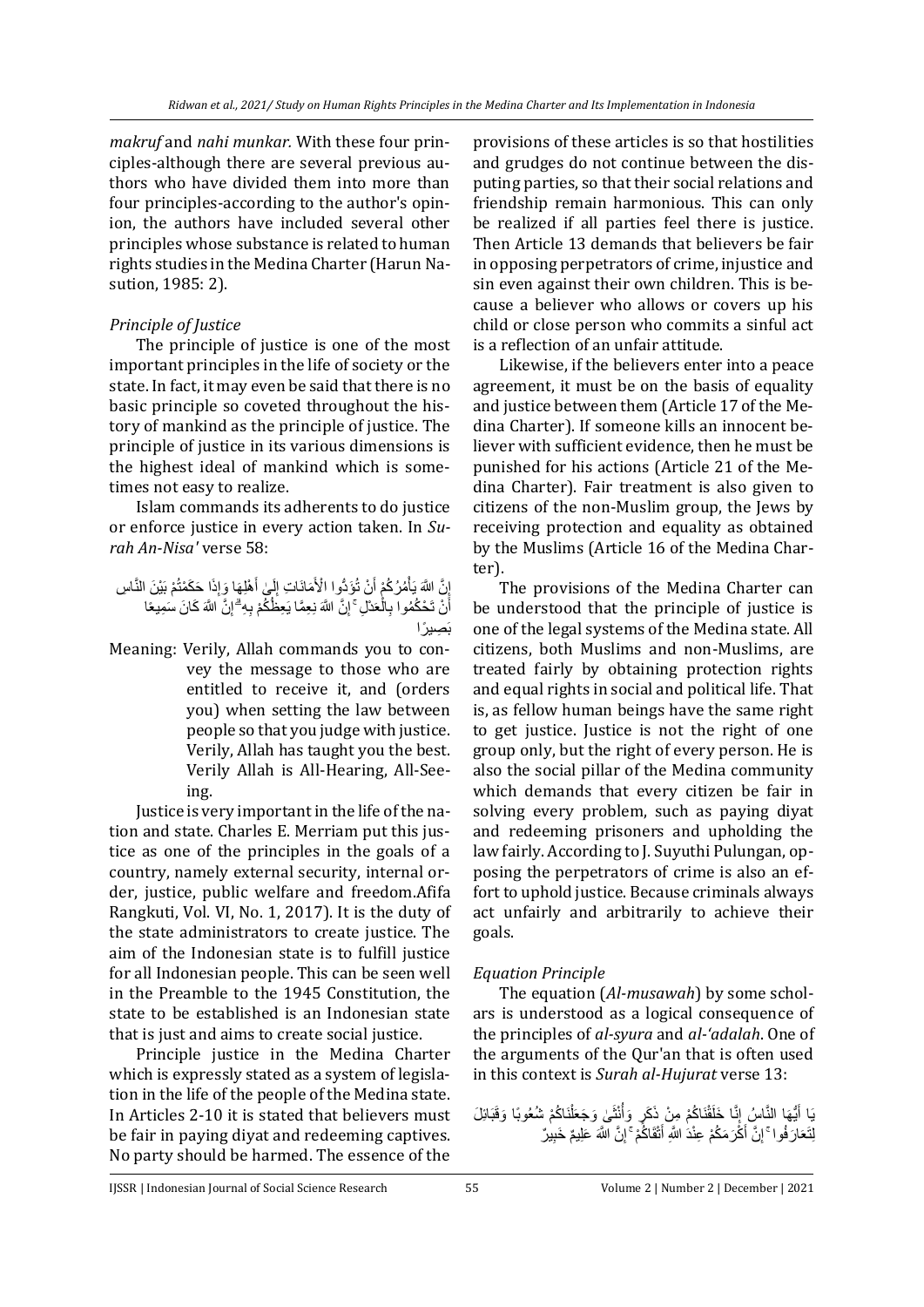Meaning: O mankind, indeed We created you from a male and a female and made you into nations and tribes so that you may know one another. Verily, the most honorable of you in the sight of Allah is the one who is most pious among you. Verily Allah is All-Knowing, All-Knowing.

This principle, according to M. Ainul Fikri, sociologically dismantles the views of feudalism, whether religious feudalism, capitalist feudalism or aristocratic feudalism. How many kinds of social divisions should fall in the face of this concept. Because since its inception in the Arabian Peninsula, Islam has pioneered the concept of al-musawah when in other parts of the world there is still discrimination of ethnicity, class, wealth, position and even skin color.M. Ainul Fikri, 2015).

In the Medina Charter, provisions regarding the principle of equality are contained in Articles 16 and 46:

وإنه من تبعنا من يهود فإن له النصر واالسوة غير مظلومين وال متناصر عليهم.

- Meaning: And that the Jews who follow us will have the right of protection and equal rights without any persecution and no one to help their enemies.
- وإن يهود الاوس مواليهم وانفسهم على مثل ما لاهل هذه الصحيفة مع الْبِرِّ الْمَحْضِ من أهل هذه الصحيفة وان البر دون الاثم.
- Meaning: The Jews of *Al-'Aus*, their allies and themselves have rights and obligations like other groups supporting this charter, with good and full treatment from all supporters of this charter. Verily, good (loyalty) is different from evil (treason).

According to J. Suyuthi Pulungan, this stipulation relates to the public benefit which guarantees their special rights as well as the rights and obligations of the Muslims. This is because the principle of equality in Islam is the recognition of equal rights between Muslims and non-Muslims. These stipulations are not only general in nature but also specific in nature, namely equality of rights to life, rights of life security, rights of protection for both men and

women, and for both Muslim and non-Islamic groups (J. Suyuthi Pulungan, 1996: 151).

The similarities of the humanitarian element can be seen in the decree which states that all the inhabitants of Medina are one people or people who have the same status in social life (Articles 25-35); the right to self-defense (Article 36); equality of responsibility in maintaining the security of the city of Medina (Article 44); equality of obligations in carrying war expenditures when necessary (Article 24 and Article 38); equal rights in providing advice and advice for the good (Article 37); and equal rights to freedom of choice of religion and belief (Article 25-35), as well as the right to regulate each other's economic life (Article 38). These rightsThese are basic human rights that cannot be violated by anyone. Recognition of these rights also means recognition of the equality of all groups.

Thus it can be understood that The Medina Charter does not recognize the term dichotomy between humans. Islamic groups and other residents are equally recognized for their civil rights, no one group is privileged. The principle of human equality is also reinforced by the words of the Prophet Muhammad SAW:

| يَا أَيُّهَا النَّاسُ، أَلَا إِنَّ رَبَّكُمْ وَاحِدٌ، وَإِنَّ أَبَاكُمْ وَاحِدٌ، أَلَا لَا فَضْلَ                                                         |  |  |  |  |
|-----------------------------------------------------------------------------------------------------------------------------------------------------------|--|--|--|--|
| لِعَرَبِيِّ عَلَى أَعْجَمِيِّ، وَلَا لِعَجَمِيِّ عَلَٰى عَرَبِيٍّ، وَلَا لِأَحْمَرَ عَلَى<br>أَسْوَدَ، وَلَا أَسْوَدَ عَلَى أَحْمَرَ إِلَّا بِالنَّقْوَى. |  |  |  |  |
|                                                                                                                                                           |  |  |  |  |

Meaning: O people, remember that your Lord is one and your father is one. Remember that there is no superiority of Arabs over Arabs, no superiority of non-Arabs over Arabs, black people or people of color, people of color over black people, except because of piety.(Ahmad bin Hanbal, Volume V, p. 411).

From the explanation above, it can be concluded that the implementation of the principle of equality in the perspective of the Medina Charter is essentially aimed at ensuring that every person or group finds their human dignity and can develop their potential fairly and properly. The principle of equality will also lead to the nature of mutual help and attitudes of social care between others, as well as social solidarity in a broad social scope. Prophet SAW.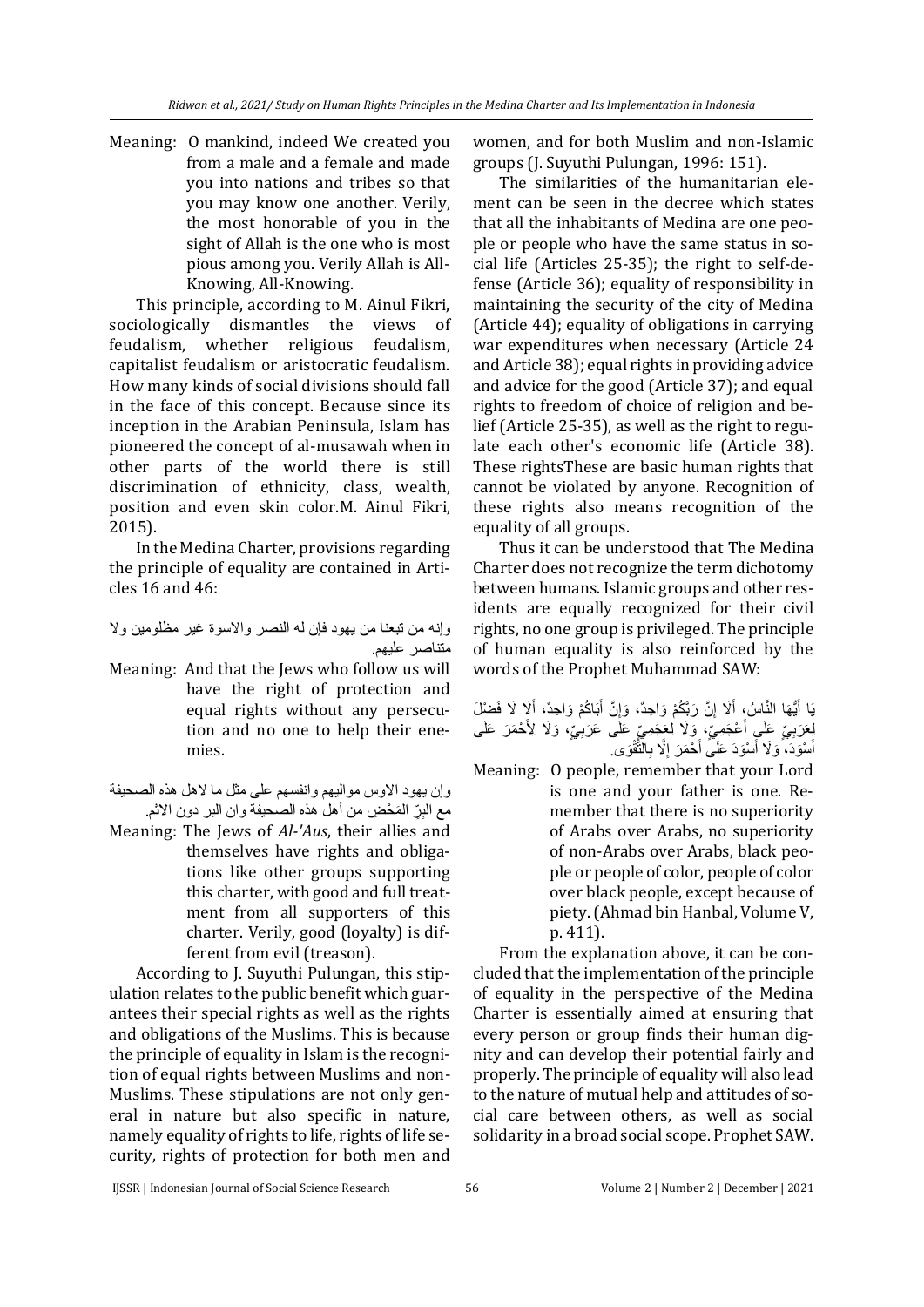actualize this principle with the aim of eliminating the roots of jahiliyah fanaticism which prides itself on descent and race. With these similarities they can cooperate in the life of the state and society, even though between them there are differences in principles, namely differences in religion and creed.

## *Principles of Religious Freedom*

In essence, the principle of religious freedom in The Medina Charter is to provide the widest possible guarantee and freedom for religious adherents to carry out the teachings of their respective religions. This is proven in Article 25. Although in that article only the children of Auf are mentioned, this also applies to all Jewish groups, because in the next chapter it is stated that the other Jews are the same as the children of Auf.

In Article 25 it is also stated that the Jews are one people with the believers. The later mention implies that the Jews are a parallel community with the community of believers. In this common life, the Jewish community is free to practice their religion. Islam does show a tolerant attitude towards other religions (Ahmad Sukardja, 2014: 167). Freedom of religion is in line with the word of Allah SWT. in the *Surah al-Baqarah* verse 256:

لَا إِكْرَاهَ فِي الدِّينِ ۖ قَدْ تَبَيَّنَ الرُّسْدُ مِنَ الْغَيِّ ۚ فَمَنْ يَكْفُرْ ۚ بِالطَّاغُوتِ ْ ِ وَيُؤْمِنْ بِاللَّهِ فَقَدِ اسْتَمْسَكَ بِالْعُرْوَةِ الْوُثْقَىٰ لَا انْفِصَامَ لَهَا ۗ وَاللَّهُ سَمِيعٌ لَ َ **ٔ** ْ ْ ٌم َعِلي

Meaning: There is no compulsion to (enter) religion (Islam); Indeed, the right path has become clearer than the erroneous path. Therefore, whoever disbelieves in Thaghut and believes in Allah, then indeed he has clung to a very strong knot that will not break. And Allah is All-Hearing, All-Knowing.

This verse was revealed at the same time as the expulsion of the Banu Nadir Jews, a people who were expelled from Medina after the *Banu Qainuqa'*. The Medina Charter was established before the expulsion (Al-Wahidi, 1984: 76-77).

Thus, the principle of religious freedom contained in the Medina charter has a strong footing in the Qur'an, Medina is increasingly confirmed as one of the centers of civilization

which among its characteristics provides a place for pluralism and knit it together in unity to maintain common interests. Every human being basically has the nature to live a just, pluralistic and civilized life. Therefore, a consensus is needed which is outlined in the form of a constitution that guarantees the freedom of each individual to embrace their respective beliefs without discrimination and intimidation (Zuhari Misrawi, 2009: 317). In Article 24, Article 37 and Article 38 it is stated that the joint obligation of religious groups is stated in the article that the Muslim and Jewish groups both bear the costs of fighting against those who attacked Medina.

## *The Principle of Faithfulness, Amar Makruf and Nahi Munkar*

Principle ketaqwaan, amar makruf and nahi munkar stipulated in the Medina Charter is understood as the protection of human rights for the people of Medina related to the principle of vertical relations and horizontal relations of society. This principle is understood and formulated from its provisions in Article 13 which states:

وإن المؤمنين المتقين على من بغى منهم أو ابتغى دَ ِسْيعَةَ ظلم أو اثم أوعدوان أو فساد بين المؤمنين وإن أيديهم عليه جميعا ولو كان ولد أحدهم

Meaning: And verily the pious believers must oppose those who commit crimes from among them or prosecute those who commit injustice, or sinful acts, or enmity, or corruption among the believers. They must all oppose it together, even against the child of one of them.

The principle of this determination, according to J. Suyuthi Pulungan, emphasizes the good and harmonious relationship of believers with Allah SWT. and the environment. The relationship of believers with Khaliq as a manifestation of their piety is reflected in carrying out all His commands and avoiding all His prohibitions. For this purpose, believers who are pious in their attitudes and actions must "guide by the best and most straight guidance". This means that it is guided by the instructions of Allah's revelation, the revelation received by the Prophet SAW. which came to be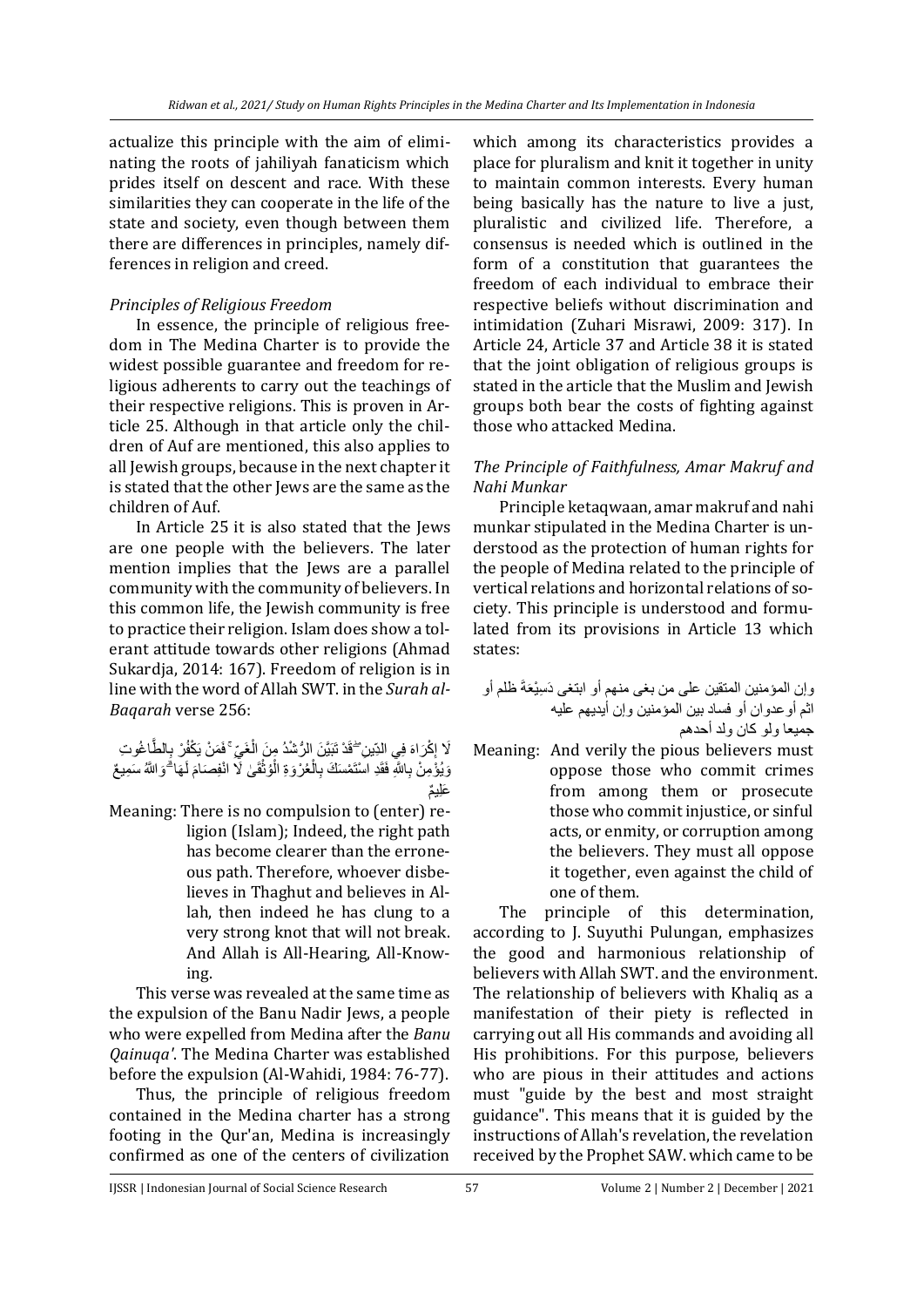known as the Qur'an. The Qur'an is a book that there is no doubt in it as a guide for the pious, enlightenment for all mankind, guidance and lessons for those who are pious (J. Suyuthi Pulungan, 1996: 260).

In the provisions of the Medina Charter, it is known that the piety of the believer contains two dimensions. First, the divine dimension, namely the human relationship with God to fear Him (hablum minallah/vertical). Second, the social dimension, namely enforcing amar makruf and nahi munkar for the sake of realizing social order (hablum minannas/ horizontal). The author borrows the term Zainudin, MZ., these two dimensions are often referred to as "personal piety and social piety" (Zainuddin MZ, 2008).

Therefore, the principles of piety, amar makruf and nahi munkar as the principle of the state of Medina according to the people in addition to being devoted to Allah SWT, must also have social care, both for the task of enjoining good and forbidding evil. This type of society and government is what Islam aspires to, namely a country where the people and government try to create a community of faith and piety and secure the interests of the government in achieving its goals.Mohamed S. Elwa, 1983: 103). The aim of the government is to realize the right to world welfare and prohibit what is forbidden. Thus society and government move on the path that is pleased with Allah SWT. In addition to the obligation to be pious, believers are also given the right and obligation to order or invite other believers to do good deeds and prevent them from evil and evil deeds. Regarding this, the Qur'an *Surah Ali Imran* verse 104 states:

#### وَلْتَكُنْ مِنْكُمْ أُمَّةٌ يَدْعُونَ إِلَى الْخَيْرِ وَيَأْمُرُونَ بِالْمَعْرُوفِ وَيَنْهَوْنَ ْ ْ ْ  $\frac{1}{2}$ ا<br>ا ْ عَنِ الْمُنْكَرِ ۚ وَأُولَٰٓئِكَ هُمُ الْمُفْلِحُونَ ْ َٰ ُ ْ

Meaning: And let there be among you a group of people who call to righteousness, enjoin the good and forbid what is evil; they are the lucky ones.

From the description above, it can be concluded that the urgency of this principle for the benefit of human life is important to implement in relation to government affairs and state life. So that the principles of piety, amar makruf and nahi munkar are used as one of the principles of the constitution or state legislation that is

carried out consistently and effectively. With this principle, for people who judge that the government does not carry out the best interests of the state and the benefit of the people, and is contrary to the substance of Islamic principles, then they can give constructive criticism to the government and advise it, to follow other policies that are better, in accordance with the objectives. and the interests of the state or more in accordance with Islamic principles.

## *Study on the Implementation of Human Rights Values in Indonesia*

*The Field of Religious Harmony or Tolerance*

The principle of religious harmony in the Medina Charter is to provide the widest possible guarantee and freedom for religious adherents to carry out the teachings of their respective religions. Islam's commitment to religious harmony (tolerance) and acknowledging the existence of plurality is stated firmly in article 25 of this Charter. This is as the author has also explained before.

In article 25 of the Medina Charter, it is also emphasized that the Jewish group is recognized as a unitary community with the Muslim group. This is proof that the Prophet SAW. very concerned about the attitude of high tolerance towards other groups. When Jews and people outside Islam commit injustice and crimes, then Muslims must take a firm stand against them.

Throughout the history of Islam, Rasulullah SAW. and the Muslims have never fought with people outside of Islam based on religious differences. Even if the war did occur, it would be solely because of political treason, as was the case with the polytheists of Medina. The Prophet's War. and Muslims and the polytheists of Quraish not because of their religious differences, but because of their hostility towards the Prophet and Muslims. General amnesty (forgiveness) granted by the Prophet SAW. to the people of Makkah after the events of Fathul Makkah (the liberation of the city of Makkah) by the Prophet Muhammad. and Muslims are proof that the Prophet SAW. fought against them not because of their polytheism but because of their hostility and betrayal (Ngudi Astuti, 2012: 270).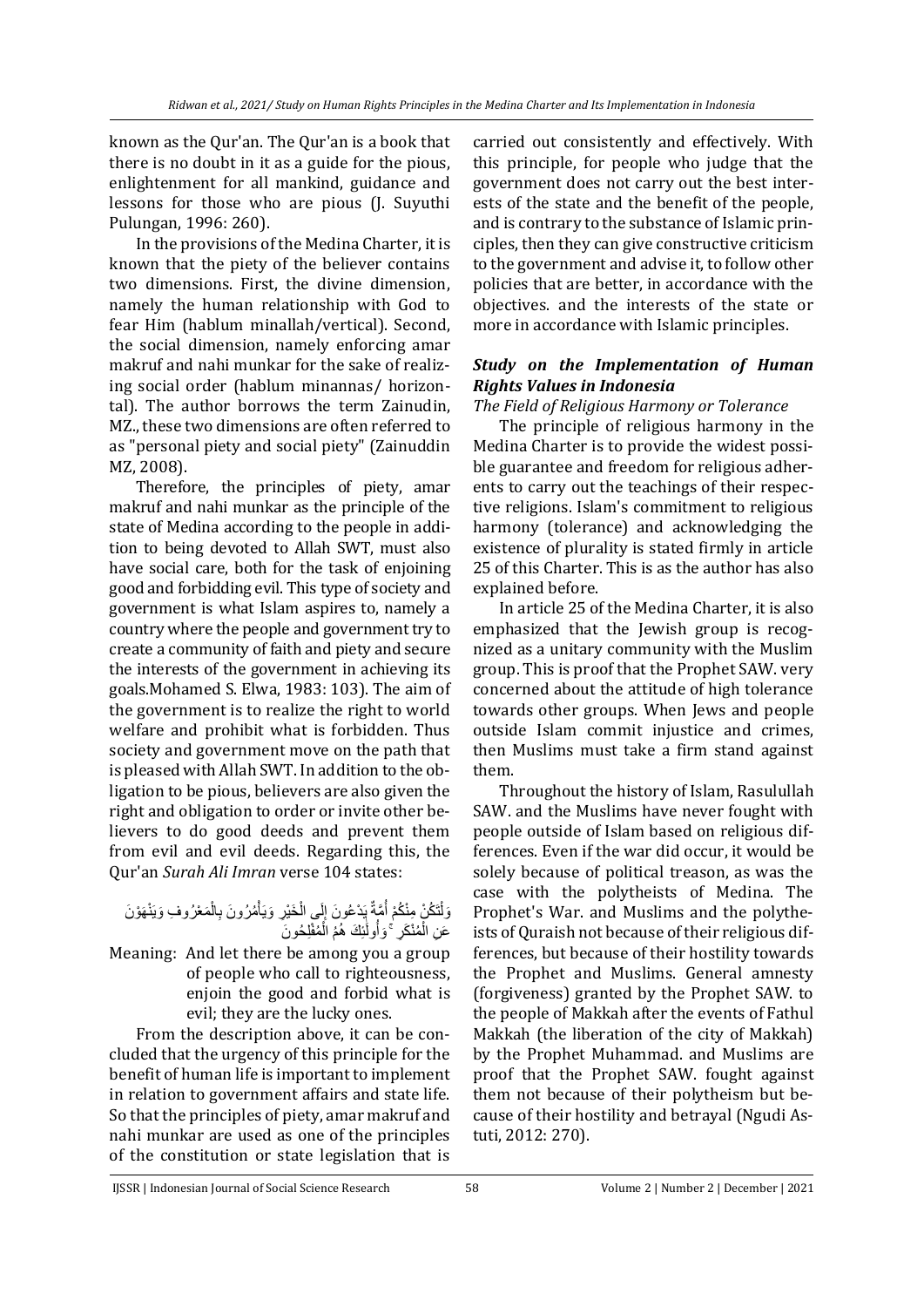Muslims, Jews and Christians each have the same freedom in worshiping and professing beliefs and preaching their respective religions. In this atmosphere of religious freedom, a religious dialogue or debate was held in Medina from these three major religions. The Jews completely rejected the teachings of Prophet Isa AS. and Prophet Muhammad SAW. They highlight that Uzair is the son of Allah. Meanwhile, from the Christian side, they put forward the understanding of the Trinity which recognizes Prophet Isa AS. as the son of God (Abu Bakr and Hurmain, 2016: 10). Meanwhile, the Prophet Muhammad SAW. invites all human beings to unite Allah SWT. To the Jews and Christians, the Prophet SAW. invites, "Let us accept the same sentence between us and you, that there is none we worship except Allah. We don't associate it with anything. There is no need for any of us to deify one another, apart from Allah." Look at the word of Allah SWT. In *Surah Ali Imran* verse 64:

قُلْ يَا أَهْلَ الْكِتَابِ تَعَالَوْا إِلَىٰ كَلِمَةٍ سَوَاءٍ بَيْنَنَا وَبَيْنَكُمْ أَلَّا لَ ِ ْ َ نَعْبُدَ إِلَّا اللَّهَ وَلَا نُشْرٍكَ بِهِ شَنَبْنًا وَلَا يَتَّخِذَ بَعْضُنَا بَعْضًا أَرْبَابًا مِنْ َ ِ دُونِ اللَّهِ ۚ فَإِنْ تَوَلَّوْا فَقُولُوا اشْهَدُوا بِأَنَّا مُسْلِمُونَ َ َّ ِ

Meaning: Say: "O People of the Book, let (hold) to a sentence (decision) with which there is no dispute between us and you, that we worship not except Allah and we do not associate Him with anything and not (also) some of us make some others as gods besides Allah". If they turn away then say to them: "Witness, that we are the ones who surrender (to Allah)".

In the context of differences in religion/belief, the Indonesian people are united by the precepts of the One Godhead, legislation and law, which guarantees and gives freedom to the Indonesian people in embracing their religion. In terms of religion, Indonesia recognizes the existence and development of the six official state religions, namely Islam, Catholic Christianity, Protestant Christianity, Hinduism, Buddhism and Confucianism.

The Minister of Religion of the Republic of Indonesia in 1978-1984 (H. Alamsjah Ratu Perwiranegara) established the Tri Religious Harmony, namely three basic principles of regulation that can be used as the basis for tolerance

between religious communities in Indonesia. The three basic principles referred to are as follows:

- 1) Internal harmony among religious people.
- 2) Inter-religious harmony.
- 3) Harmony between u religious matrimony with the government (Ministry of Religion of the Republic of Indonesia, 1982/1983: 13).

Regarding the rules regarding inter-religious harmony in Indonesia, in principle, it is no different from the rules in the Medina Charter. There is no fundamental difference and the two sources of the rules are about inter-religious harmony. Both of them give freedom to their respective religious adherents to practice their religion.

The principles contained in the Medina Charter, especially those related to the rules of inter-religious harmony, can be used as the basis for regulating the same problem in Indonesia. The attitude of the Prophet Muhammad SAW. in solving religious problems in Medina can also be used as a mirror to solve the problems of religious harmony that have emerged recently in Indonesia, especially since Indonesia has declared the realization of a civil society (Marzuki, 2016).

There are still many religious conflicts in Indonesia that require serious attention to take anticipatory steps for the peaceful life of religious people in the future. If it is not handled seriously, it is feared that more serious problems will arise in the context of nation and state development in the fields of politics, economy, security, culture and other fields. The change in the era like today should increase our public awareness of the importance of unity and integrity.

## *The Field of Law and Its Relevance to Constitutional Enforcement*

Islamic history has recorded well the growth of civilized communities after the hijrah of the Prophet Muhammad SAW. to Medina. Together with all elements of the inhabitants of Medina the Prophet SAW. laying the foundations of civilization (*madaniyyah*) by making an agreement regarding religious, economic, social and political life. In this case, the bond of civilization is upheld by the universal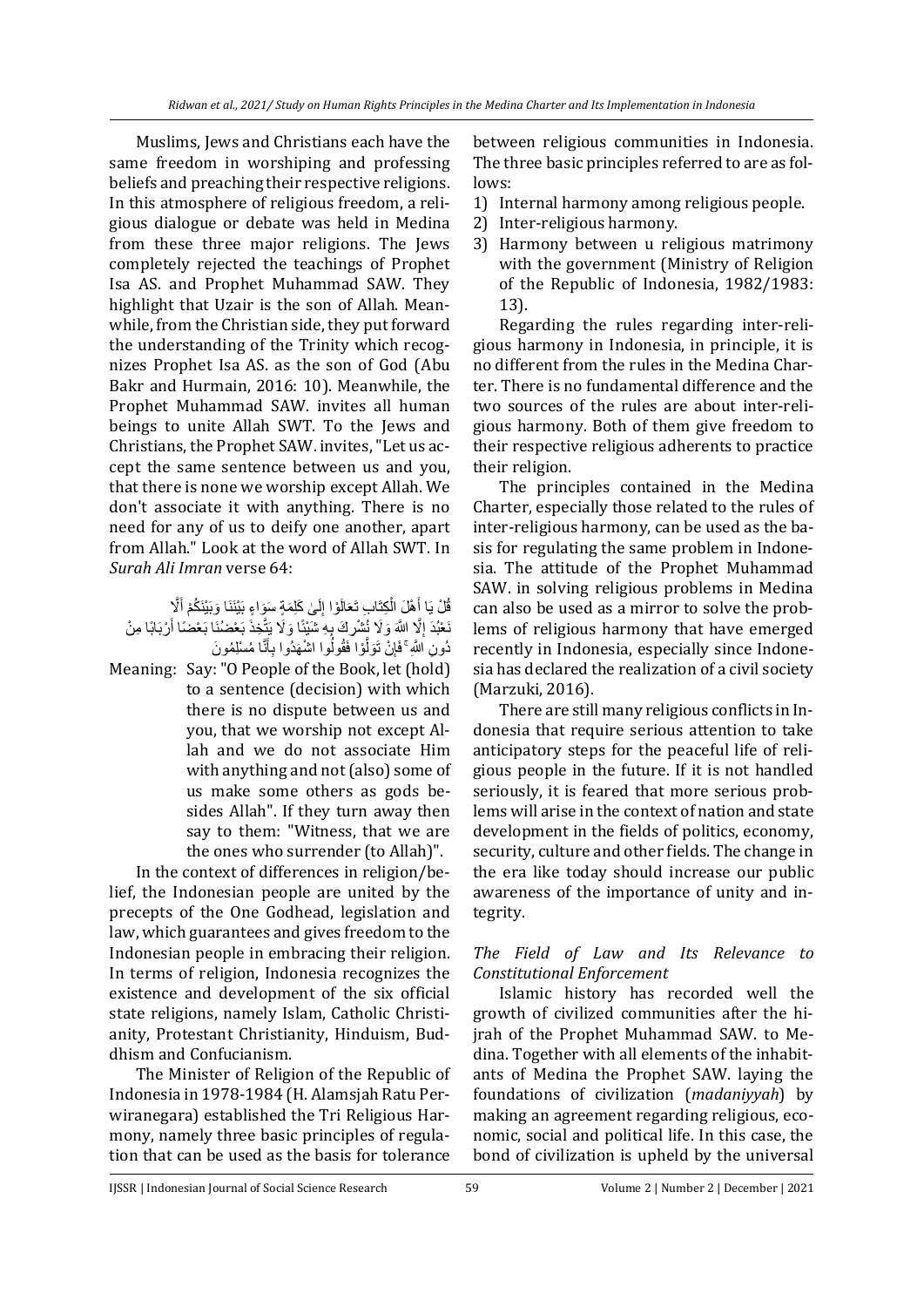spirit of divinity to lay down a just legal system and uphold human values (Abu Zahra, 1999:31).

According to Himas Muhammady Imammullah El Hakim in his thesis Principles of Constitutionalism in the Medina Charter and Its Relevance to the Indonesian Constitution, the Medina Charter as the world's first written constitution demonstrates the application of the principles of constitutionalism that can be learned as lessons for a modern state of law. The limitation of power which does not only apply democracy but even nomocracy is elaborated with bottom-up protection of people's rights. The strengthening of populist institutions through tribes and deliberation (*syuro'*) is a hallmark of the application of the Medina Charter constitutionalism, especially in limiting government power. In addition, the protection of human rights is carried out communally through tribal institutions and constitutional agreements (Himas Muhammady Imammullah El Hakim, 2015).

As a state of law, Indonesia is based on the written constitution of the 1945 Constitution which contains the duties and authorities of state administrators, division of power in three state institutions (executive, legislative and judicial), and recognition and protection of human rights. The 1945 Constitution has a dynamic history in the application of the principles of constitutionalism. As a country that is also predominantly Muslim with a heterogeneous society, Indonesia can take lessons from the Medina Charter in the application of the principles of constitutionalism. As a social and political constitution, the Medina Charter has formal and substantial relevance to the Indonesian constitution. Institutional evaluation, strengthening of research institutions and massive constitutional education to the public are concrete forms of this relevance.

Meanwhile, according to Eko Priyono in his thesis entitled Principles of the rule of law in the Medina Charter and the Indonesian Constitution; In a comparative descriptive analysis at UM-Malang, the limitation of power is placed in a constitution which is the foundation of a country. The limitation of power includes the duties and authorities of state administrators as the bearers of the mandate in achieving

common goals, and the recognition of human rights as areas that cannot be disturbed and must be fulfilled by the state. In other words, the authorities in carrying out their obligations are limited by the limits of their authority and basic areas (Eko Priyono, 2006).

In the context of Indonesia, if we read the history of the New Order's political journey, it is very much against the lines of the Indonesian Constitution. The New Order regime carried out hegemony and manipulation in all matters, including the law as a means of legitimizing its actions which in essence were not in accordance with the basis of the state. In addition, identity as a state of law is also tarnished and replaced by a state based on power. The rule of law means that in the administration of the state, the actions of its rulers must be based on law, with a view to limiting the power of the ruler and aiming to protect the interests of the people, namely the protection of the human rights of the people from arbitrary actions.

Basically the 1945 Constitution contains the principles of recognizing and protecting human rights, equality before the law, legality, Power Sharing, democracy, and impartial justice. The difference between the two is that there is no principle of power sharing in the Medina Charter. This can be understood because the fear of the arbitrariness of the ruler can be eroded by the nature of the Prophet Muhammad. as head of state as well as messenger of revelation. Therefore, this difference is not a deficiency in the Medina Charter. During the reign of Medina the Prophet Muhammad SAW. has exemplified how to be a good, responsible and fair leader of the country. Because of the Prophet SAW. aware that the law is the direction and limit of human behavior. So that when the law is obeyed, welfare and justice will be achieved by itself.

Although not exactly the same, Pancasila and the 1945 Constitution which have been agreed upon by the founding fathers are constitutions that resemble the Medina Charter, especially in the spirit of building equality, peace, and brotherhood despite different religious beliefs, groups in society and ethics. Because in essence the Medina Charter has become an excellent treasure for building a nation, on the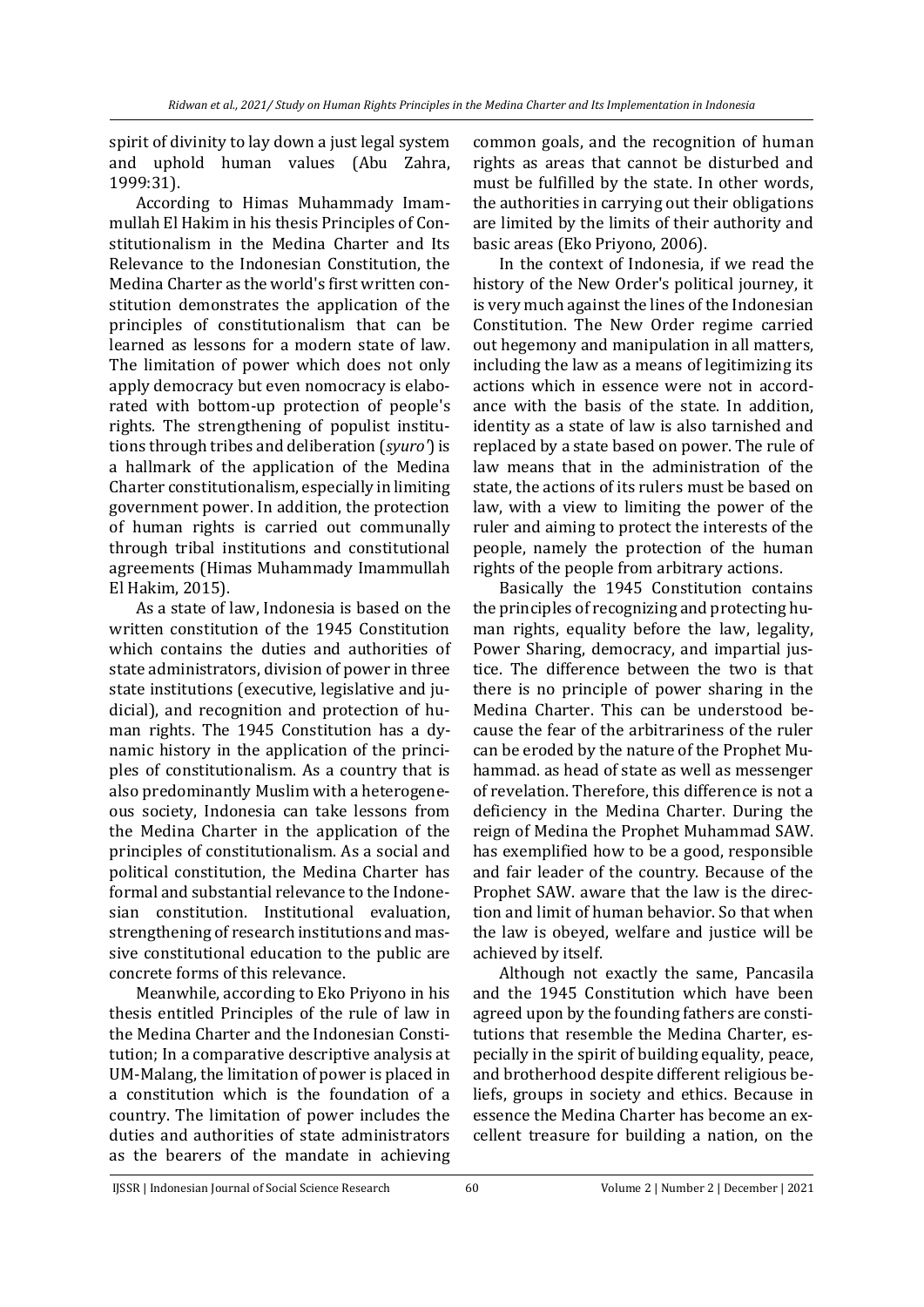one hand it also guarantees diversity among citizens (Zuhairi Misrwai, 2009: xvi).

We as Indonesians, Islamic law should no longer be something to be feared (to be applied) for a just and prosperous society, because this has been proven since the Medina Charter period where Islamic principles can guarantee the continuity of state administration. in a fair and equitable manner. However, to implement all of this, you do not have to apply Islamic criminal rules in Indonesia or even change the complete Unitary State of the Republic of Indonesia into an Islamic state (*khilafah*), the most important thing is that Islamic law must be able to animate and become the main foundation for the legal structure of Indonesia.

## *Fields of Socio-Political Life and the Development of Political Systems*

Islam does not recommend its adherents to form a state, but Islam teaches how to form a society (society or *ummah*) in formulating an ideal and civilized society. The form of government and the Islamic political system is a secondary consequence of society. In civil society, the most fundamental thing that influences social change is the economic factor.Zainab Al Khudhairi, 1995: 119). This factor also influenced the birth of Islam in Arab society, even the political system that was born in Islam was only a reflection of the economic conditions at that time.Asghar Ali Engineer, 2009: 92).

The formation of a new Muslim society marked by the making of a written agreement (the Medina Charter) in 622 AD was an initiative of the Prophet's efforts. to organize and unite his followers and other groups into an orderly and peaceful society. The provisions of the Medina Charter contain laws that regulate socio-political life with Muslims and non-Muslims who accept and acknowledge the Prophet SAW. as their leader.

The relationship between religion and politics at the time of the Prophet Muhammad. manifested itself in the society of Medina. Prophet Muhammad SAW. during his ten years in the city of hijrah he has emerged as a recipient of the holy message and a leader of the political community. In carrying out his role as a prophet, he is someone who cannot be

denied because he has a mandate. Meanwhile, in carrying out his role as head of state, he conducts deliberations-according to God's orderswhich in these deliberations he often takes the opinions of others and leaves his own opinion-Ali Mahmudov, 2012).

History records that the city of the Prophet's migration. is a fertile oasis environment and inhabited by pagans from the main tribes of Aus and Khazraj, as well as Jews from the main tribes of Banu Nadzir, Bani Qoinuqo, Banu Quraizhah. This city was originally named Yathrib then changed by the prophet to Medina (Nurcholis Madjid, 1998: 51). Medina used by the Prophet SAW. To change the name of the city of his migration, we take it as a direct sign that the new place wants to create an orderly society as a society. So a Medina concept is a polite pattern of social life, which is enforced on the basis of obligations and general awareness to comply with applicable regulations or laws (Ali Mahmudov, 2012).

The political system of government formed by the Prophet Muhammad. is a Theo-democratic system pattern, on the one hand the social order must be based on laws where the law is based on revelations sent down by God in responding to every event at that time. On the other hand, the form of government and social order was formulated through a deliberation process carried out jointly with the tribes in Medina society. When contextualized with the current system of government, the structure of the government structure consists of the executive, judiciary and legislative. The executive where the head of government is held by the Prophet Muhammad, as well as in the constitutional and legal courts are all determined by the Prophet Muhammad. as a policy maker in addition to determining the form of community order concerning the plurality of citizens of Medina. In the realm of the legislature, every tribe in Medina has equal rights in expressing opinions in determining the social order of society such as in creating the constitution of the Medina Charter (Abu al-A'la Al-Maududi, 1988).

How the Prophet SAW. practice democracy in running the wheels of government? It has often been said that the Prophet SAW. will always be guided by the Qur'an in deciding something. However, if there are things that have not been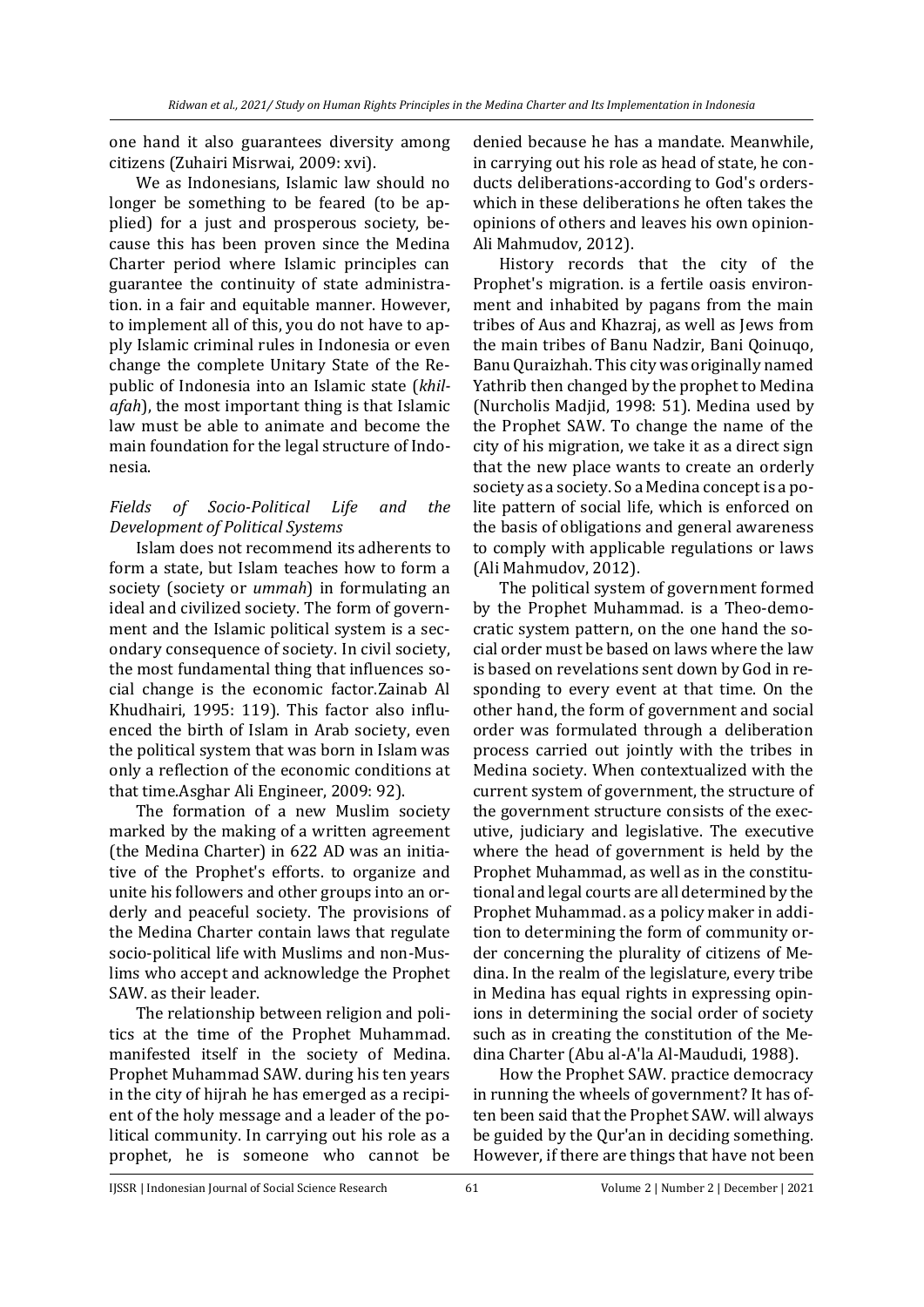regulated in the Qur'an, it is not uncommon for the Prophet to invite his friends to consult. Of course, if we relate it to the context of a modern state which is much more complex as it is today, the deliberation process that was carried out at the time of the Prophet SAW actually it is not substantially different from what is shown by the current political process, namely what we know as representative democracy, because we also understand that the Prophet SAW. in conducting deliberation does not involve all citizens who already have a "political franchise",Bernard Lewis, 2002, 123).

According to someexperts, such as Muhammad Khalid (1955), Muhammad Jalal al-Din Surur (1952), and Maulvi Muhammad Ali (1924), as well as Zainal Abidin Ahmad, Ahmad Sukarja (1956) and J. Suyuthi Pulungan (1996) in their respective books, they differ in formulating the basic principles of *"democratic life"*in the socio-political ideals of the Medina Charter, which consists of 47 articles. However, from the diversity of these formulations, briefly general points can be drawn that the basic principles that form the basis for a democratic state life for all times and places are:

- 1) The principle of the unity of the people, nation, community (*ummah wahidah*)
- 2) Collectivity and social solidarity
- 3) Protection and defense of the weak and oppressed
- 4) Social justice
- 5) Peace between each other and the environment
- 6) Equality before the law
- 7) Freedom of opinion, association, expression and religion
- 8) Upholding human rights
- 9) Nationalism
- 10) Social equality
- 11) Deliberation (Ngudi Astuti, 2012: 298).

*Al-Qur'an* and *al-Hadits* do not talk much about politics and government, but historical facts at the time of the Prophet SAW. and *Khulafaurrasyidin* also used some principles taken from the *Qur'an*. A. Maftuh Agebriel stated, as quoted by Ngudi Astuti, there are seven principles in the Qur'an that can be recommended regarding the life of the nation and state, namely: Deliberation, equality and brotherhood, justice, freedom, trust, peace, and

tolerance (Ngudi Astuti, 2012: 294). Meanwhile, according to Islamic principles, the government that must be obeyed is as long as it does not rule against disobedience, then if there is a group that has the power to disobey the government, then it is considered a dissident/rebel (*bughat*). Because the occupation in Islam is understood as a mandate that has two sides of responsibility, vertical and horizontal.

## **Conclusion**

The principles of human rights in the Medina Charter consist of; the principle of justice, the principle of equality, the principle of religious freedom, and the principle of piety, amar makruf and nahi munkar. The discussion of these four principles basically includes several other principles contained in the Medina Charter, including: the principle of unity and brotherhood, the principle of living as neighbors, neighbors, nation and state, the principle of defense (defense of the state) and the principle of deliberation and consensus, as well as the principle of implementing the law.

Implementation of human rights values in The Medina Charter in the Indonesian context, the author summarizes the study into three areas of religious, national and state life, namely: the field of religious harmony, the field of law and its relevance to the enforcement of the constitution and the field of socio-political life and the development of the political system. The author asserts that from these findings, the Medina Charter in addition to containing principles that aim to maintain human rights (*huquq al-adam*) for the people of Medina and their inter-relationships. He also established the principle that the Muslim community of Medina is responsible for actualizing Allah's rights (*huquq Allah*), namely His commands and abandoning His prohibitions both related to Him and with fellow human beings, this term is called *taqwa*.

The Medina Charter also contains ideas that have strong relevance to the developments and desires of the world community today, especially for Indonesia. The ideas in the Medina Constitution were also absorbed by the founding figures of the Indonesian nation, which can be seen in the Jakarta Charter which later gave birth to Pancasila. The contents of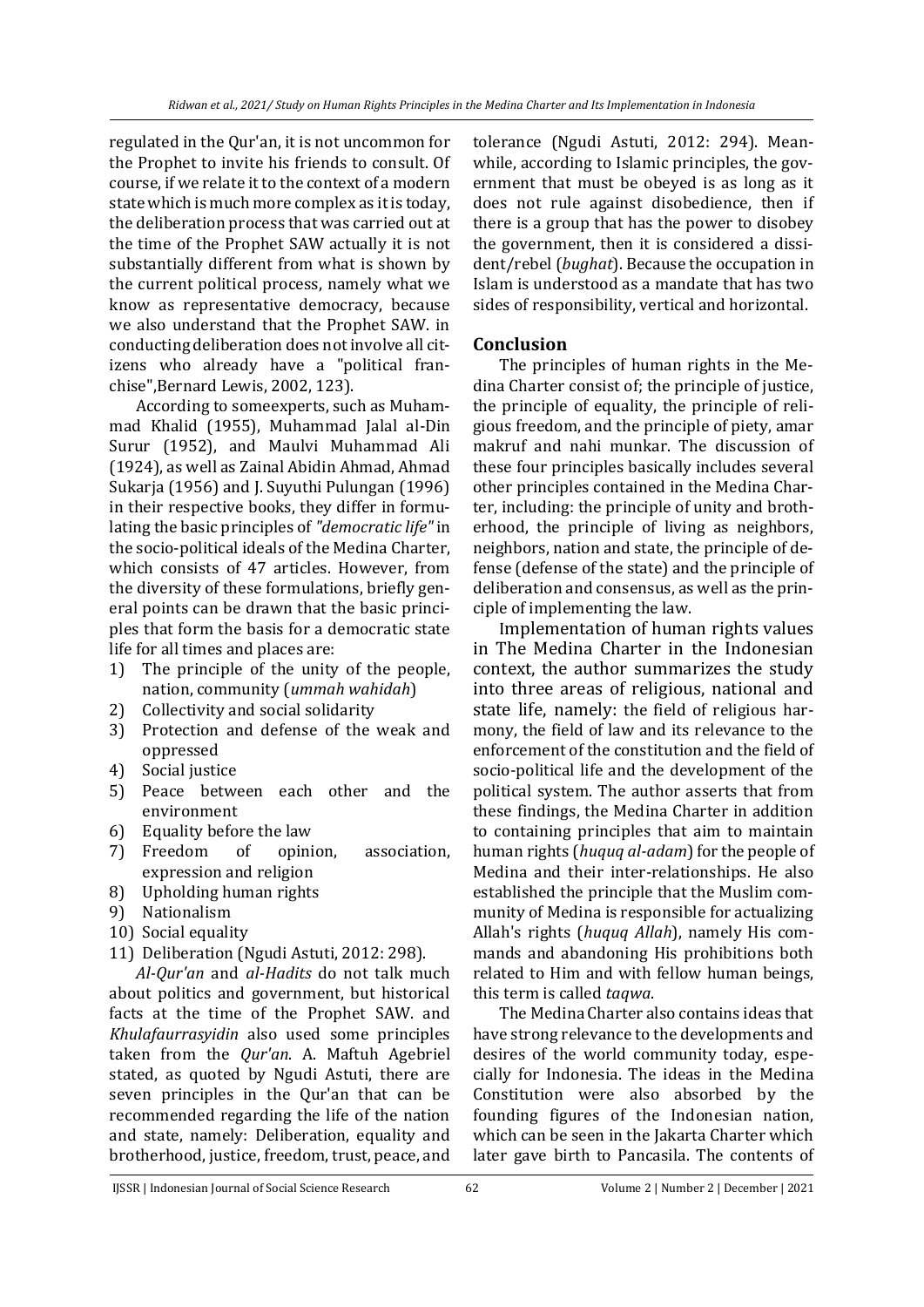the Medina Charter and Pancasila have in common as a sentence of *sawa'* (meeting point) diversity or a noble agreement that is constructive, loves, and defends Indonesia, as well as the Medina Charter.

Basically, principles of human rights is the goal of Islamic shari'a or *maqashid al-shari'a* (the philosophy of Islamic law) which has been formulated by al-Ghazali and perfected by as-Syatibi. These principles are summarized in *aldlaruriyah al-khamsah* or also called *al-huquq al-insaniyah fi al-Islam* (human rights in Islam). This concept consists of five basic principles that must be maintained and respected by every individual; *Hifzhu al-Din* (respect for religious freedom), *Hifzhu al-Mal* (respect for property), *Hifzhu al-Nafs wa al-'Irdl* (respect for life, right to life and individual honor), *Hifzhu al-'Aql* (respect for for freedom of thought), and *Hifzhu al-Nasl* (respect for keeping offspring).

### **References**

### **Book**

- Ahmad, Abidin, Zainal. (2014). *Piagam Madinah: Konstitusi Tertulis Pertama di Dunia*, Jakarta: Pustaka Al kautsar, Cetakan II.
	- \_\_\_\_\_\_\_\_\_\_\_\_\_\_\_\_\_\_ (1956). *Membentuk Negara Islam* , Jakarta: Bulan Bintang.
- Al-Wahidi. (1984). *Asbab Nuzul Al-Qur'an* t. tp.: Dar al-Qiblah li al-Saqafah al-Islamiyyah, Cetakan ke-2.
- An-Naim, Ahmed, Abdullah. (2007). *Islam dan Negara Sekuler: Menegoisasikan Masa Depan Syariah*, Bandung: Mizan Pustaka.
- Azizy, Qodri. (2004). *Melawan Golbalisasi Reinterpretasi Ajaran Islam: Persiapan SDM dan Terciptanya Masyarakat Madani*, Yogyakarta: Pustaka Pelajar.
- \_\_\_\_\_\_\_\_\_\_\_ (2000). *Masyarakat Madani Antara Cita dan Fakta*; Kajian Historis Normative, dalam Ismail SM dan Abdul Mukti (Editor) *Pendidikan Islam Demokratisasi dan Masyarakat Madani*, Yogyakarta: Pustaka pelajar, Cet. I.
- Clack, George .(1998). *Hak Asasi Manusia Sebuah Pengantar*, (terjemahan Termaya), Jakarta: Pustaka Sinar Harapan.
- Dahlan, Aziz, Abdul (et.al). (1996). *Ensiklopedia Hukum Islam*, jakarta: Ichtiar baru van Hoeve.
- Dawud, Abu. (1952). *Sunan Abu Dawud*, Jilid II, Maktabah Mushthafaal, Bab al-Harabi, Mesir.
- Donnely, Jack. (2003). *Universal Human Right in Theory and Practice*, Ithaca and London: Cornell University.
- El-Hakim, Imammullah, Muhammady, Himas. (2015). *Prinsip Konstitusionalisme Dalam Piagam Madinah Dan Relevansinya Bagi Konstitusi Indonesia*, Fakultas Hukum Universitas Airlangga Surabaya.
- Hasan, M. Iqbal. (2003). *Pokok-pokok Materi Metodologi Penelitian dan Aplikasinya*, Jakarta: Ghalia Indonesia.
- Irianto, Sulistyowati dan Shidarta. (2009). *Metode Penelitian Hukum: Konstelasi dan Refleksi*, Jakarta: Yayasan Pustaka Obor Indonesia.
- Ibn Hisyam, Abdul Malik, Abu Muhammad. (1329 H). *As-Sirah An-Nabawiyah Li Ibn Hisyam*, Mesir: *Matba'ah al-khairiyah*, Cet. Pertama, Juz II.
- Kamus Besar Bahasa Indonesia Depdikbud. (1988). *Kamus Besar Bahasa Indonesia,* Jakarta: Balai Pustaka.
- K.M. Smith, Rhona (*et.al*). (2008). *Hukum Hak Asasi Manusia*, Yogyakarta: PUSHAM UII.
- Misrawi, Zuhari. (2009). *Madinah*, Jakarta: Kompas.
- Muhadjir, Noeng, , dkk. (2000). *Metodologi Penelitian Kualitatif*, Yogyakarta: Rave Sarasin.
- Pulungan, J. Suyuthi. (1996). *Prinsip-Prinsip Pemerintahan Dalam Piagam Madinah*, Jakarta: Raja Grafindo Persada.
- Putra, Dalizar. (1995). *Hak Asasi Manusia menurut al-Qur'an,* Jakarta: PT. Al-Husna Dzikra.
- Shapiro, Ian. (2006). *Evolusi Hak dalam Teori Liberal*, Jakarta: Yayasan Obor Indonesia.
- Sjadzali, Munawir. (1993). *Islam dan Tata Negara: Ajaran, Sejarah, dan Pemikiran,* Edisi V, Jakarta: UI-Press.
- Soekanto, Soerjono & Mamudji, Sri. (2001). *Penelitian Hukum Normatif* (Suatu Tinjauan Singkat), Jakarta: Rajawali Pers.
- Suaedy, Ahmad (*et.al*). (2009). *Islam, Konstitusi dan Hak Asasi Manusia: Problematika Kebebasan Beragama dan Berkeyakinan*, Jakarta: The Wahid Institute.
- Sukardja, Ahmad. (2014). *Piagam Madinah & UUD NRI 1945*, Jakarta: Sinar Grafika, 2014.
- Wignjosoebroto, Soetandyo. (2002). *Hukum, Paradigma Metode dan Dinamika Masalahnya,* Editor : Ifdhal Kasim et.al., Elsam dan Huma, Jakarta.
- Yahya, Mukhtar dan Fatchurrahman. (1986). *Dasar-dasar Pembinaan Hukum Islam: Fiqh Islami,* Bandung: PT. Al-Ma'arif.
- Zainab, Al-Khudhairi. (1995). *Filsafat Sejarah Ibnu Khaldun*, Bandung: Penerbit Pustaka, 1995.

### **Article/Paper**

- AM, Arief. (2015). *Hak Asasi Manusia Dalam Perspektif Al-Qur'an*.
- Asmarani, Nur. (2015). *Teori Hak Asasi Manusia (HAM*), Jurnal Hukum dan Masyarakat, Volume 14, No. 1, Januari.
- Bakar, Abu dan Hurmain. (2016). *KERUKUNAN ANTARUMAT BERAGAMA; Telaah Atas Piagam Madinah dan Relevansinya Bagi Indonesia*, UIN Sultan Syarif Kasim Riau, Jurnal TOLERANSI: Media Komunikasi umat Beragama, Vol. 8, No. 2, Juli-Desember.
- Lewis, Bernard. (2002). *Islam Liberalisme Demokrasi: membangun sinergi warisan sejarah, doktrin dan konteks global*, Jakarta: Paramadina.
- Madjid, Nurcholis, (1998). Jurnal Paramadina, vol.1, no 1, juli-desember.
- Marzuki. *Kerukunan Antarumat Beragama Dlam Wacana Masyarakat Madani Analisis Piagam Madinah & Relevansinya Bagi Indonesia.* Lihat di: